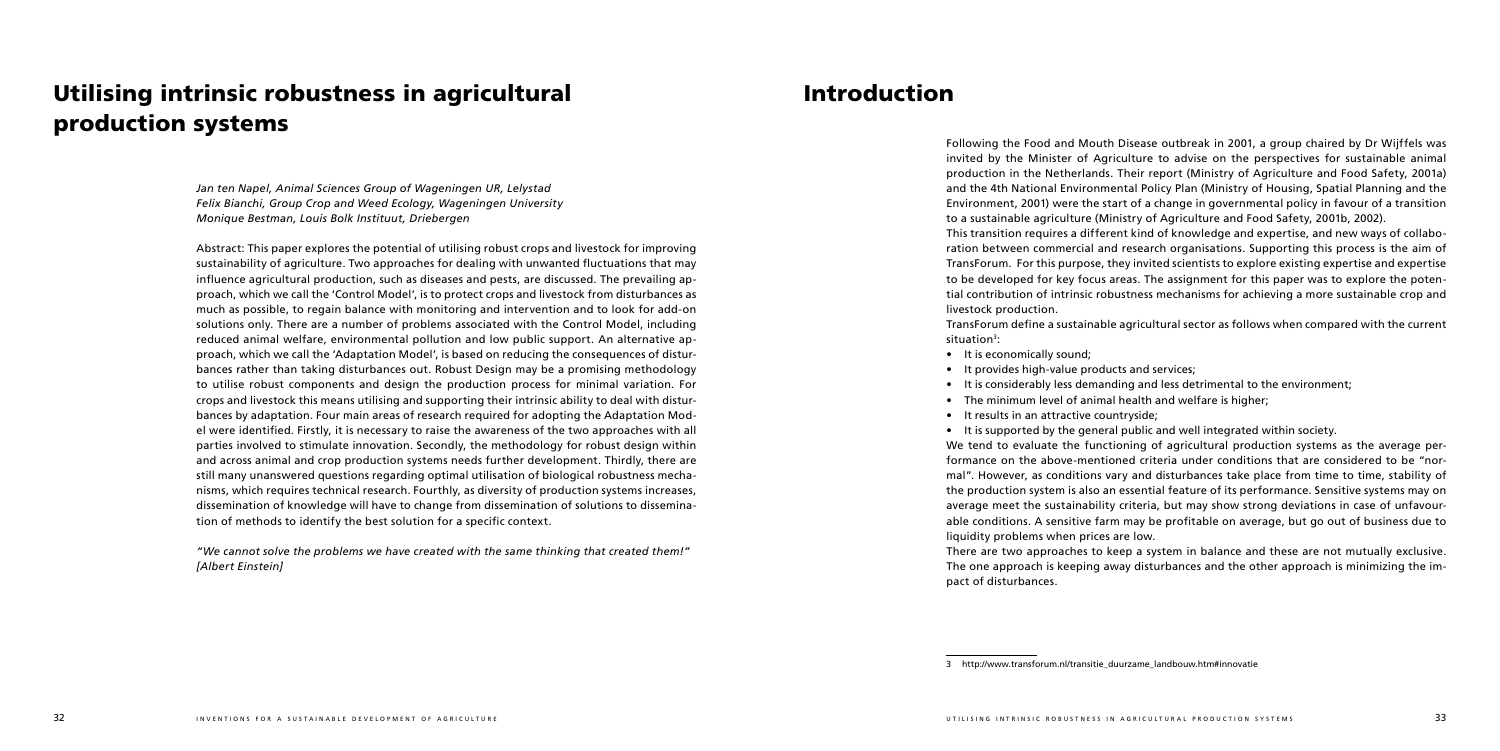The two approaches can be visualised by keeping a ball in position. On a flat surface, the ball only remains in position if it is protected from disturbances as draught. If the protection is unsuccessful, the ball has to be pushed back in position. In the second approach, the energy is spent on the design of the surface. If the ball is moved because of a disturbance, it rolls back in position afterwards (see Fig. 1). In both cases, the ball is in balance in ideal conditions, but the balance is more stable in the latter case.



Control model

**Adaptation model** 

Figure 1. Under the Control Model, keeping the ball in position is by design dependent on protection and interventions, but under the Adaptation Model, returning to the original position after a disturbance is part of the design.

In this paper we contemplate approaches to achieving stability in agriculture. We argue that the current approach is mainly based on keeping away sources of variation and highly dependent on continuous monitoring and intervening. We call this approach the Control Model. We also set out the contours of an alternative model based on allowing and supporting systems to cope with disturbances through adaptation. In this case, maintaining stability in the face of foreseen and unforeseen problems is an integral part of the design process. We call this the Adaptation Model. It must be stressed that the Adaptation Model is not synonymous with organic farming, although many aspects of the Adaptation Model are implemented in organic farming. For example, the use of artificial fertilizer or genetically modified organisms is prohibited in organic agriculture, whilst under the Adaptation Model, there is no a priori restriction of methods.

It is evident that the Adaptation Model is closely linked with concepts as robustness (in the narrow sense: ability to switch between underlying processes to maintain the balance), resilience (ability to regain the balance after a disturbance) and resistance (insensitivity to disturbance) 4. Yet none of the three concepts describes the Adaptation Model fully on its own. In the remainder of the paper we will use 'robust' and 'robustness' in the broad sense, which is minimal variation in a target feature following a disturbance, regardless of whether it is due to switching between underlying processes, insensitivity or quickly regaining the balance.

The objective of this paper is to discuss the potential for utilising intrinsic robustness mechanisms for achieving an inherently stable and sustainable agriculture.

# The Control Model

Prior to World War II, agriculture in the Netherlands was characterized by small-scale production with substantial variation in production systems within and between regions. Plant and animal breeding was mostly local or regional and many local varieties existed for the various species. The post-war Dutch and European agricultural policy, aiming at securing a minimum level of food production, stimulated large-scale farming at the expense of small farms. In 1958, this common practice became official policy. In the process, agriculture became technology-driven with a single objective: maximum production at minimum cost. These changes translated to designs for maximum productivity per unit, high labour efficiency and low production cost. Production was stabilised at the maximum level by keeping any disturbances away from animals and crops as much as possible, for example through killing bacteria with antibiotics and heavy pesticide use. Scale-enlargement caused the shielding from threats to shift from individuals to ever-increasing groups and acreages. This has lead to beef, veal, pig and poultry production systems with high concentrations of animals per farm, low labour requirements, a high level of automation and protective environments. Crop production systems were characterized by the large-scale cultivation of monocrops with high fertilizer and pesticide input. These systems show many features of the Control Model. The paradigm underlying the Control Model is that crops and livestock can be completely controlled and manipulated to attain maximum production and eradicate threats and disturbances. This protection involves frequent and intensive human interventions and neglected inherent robustness of the production system. Although this approach was very successful in improving productivity, a number of problems became apparent. These problems concern the efficacy and the negative side-effects of the Control Model. Firstly, imperfect implementation of the intended design as well as freak incidents may have dramatic consequences, especially when the number and the concentration of animals or plants are high. This includes outbreaks of infectious diseases and in animal production, overburdening or a chronic stress response, if animals fruitlessly try to adapt to the adverse conditions. Secondly, the protection may only be effective temporarily, because of pests and pathogens developing resistance. Thirdly, negative side-effects include inadvertent environmental pollution, loss of biodiversity, loss of diversity of production systems and lack of public support.

The key features of the Control Model at the levels of individual animal or plant, crop, herd and production chain are:

- 1. Protection from exposure to disturbances as much as possible;
- 2. Maintaining the balance is by design dependent on monitoring and intervention. Interventions to regain the balance at one level are often applied at a higher level;
- technology

3. It is implicitly assumed that new problems or demands can be solved with add-on

<sup>4</sup> For a system-theoretical discussion of robustness and related terms, see http://discuss.santafe.edu/robustness or Jen (2005).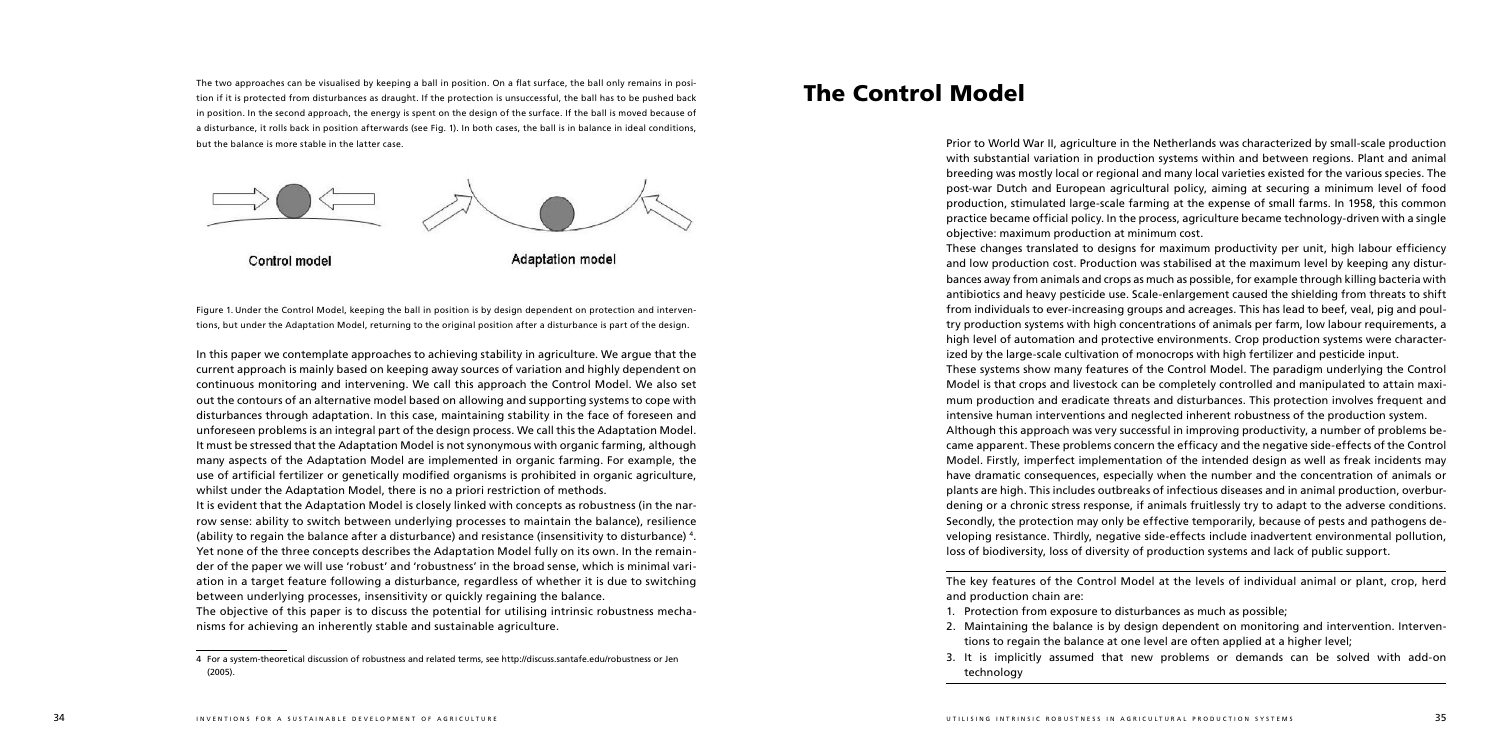# *Animal production*

#### *Infectious animal diseases*

Infectious diseases on the list of "Diseases Notifiable to the OIE (World Organization for Animal Health)" <sup>s</sup> are not considered in this paper, because dealing with these diseases is governed by international agreements.

Endemic infectious diseases are a serious problem for current animal production systems. Infectious diseases rarely fade away in these systems, because of the high concentration of animals and the constant influx of unchallenged animals. An outbreak of an infectious disease therefore often has long-term consequences for the profitability, because of higher mortality, higher veterinary costs and lower productivity. Avoiding outbreaks of disease has become a very critical issue in animal farming. Given their existing production system, there is little farmers can do but to increase biosecurity, and veterinarians advise accordingly. It is now common in animal production to restrict the number of visitors to the farm to the minimum, to have shower facilities or provide visitors with boots and over-alls, to restrict intake of animals and clean and disinfect pens regularly. This increases the cost of production substantially, but within the given system it is cost-effective.

For an animal, an infectious disease may pose a threat to its life and welfare. Developing the immune system and mounting an immune response therefore get priority over production traits. For this reason, farmers and veterinarians tend to combat the pathogen rather than utilise the animal's immune response. Apart from vaccinations and stimulating colostrum intake, there is hardly any structured approach to training the innate and adaptive immune system. This has lead to scientists extrapolating the hygiene hypothesis from humans to farm animals (Van der Weijden and Schrijver, 2004; Van Eden, 2005). They hypothesize that the immune system of farm animals is insufficiently challenged because of hygienic conditions, which would leave the animals vulnerable to otherwise harmless micro-organisms. In other words, the reliance on human interventions leaves inherent mechanisms to deal with pathogens unused and underdeveloped. This view, however, is highly controversial among veterinary scientists. More recently, pressure from the production chain has pushed farmers even more in the direction of freedom from certain micro-organisms. Farmers have the obligation to prove that their stock is free of certain micro-organisms, for example Salmonella spp. in the case of broiler producers. If they fail to do so, they risk a penalty or may even lose their contract.

# *Overburdening of animals*

The experience of the last four or five decades has provided a wealth of information regarding maximisation of production from farm animals through breeding, feeding, housing and management. The average milk production per cow has increased from just over 4,000 kg to nearly 9,000 kg per 305 days lactation. Pigs reaching 100 kg of body weight in 130-140 days are no longer exceptions. Broilers weigh more at 40 days of age than many mature laying hens of 20 weeks and older.

Animals with high levels of production often struggle in suboptimal conditions. Suboptimal conditions under the Control Model imply that interventions at herd level to regain the balance at animal level, as envisaged in the design, don't take place or are ineffective. Dairy cows at the peak of lactation often stop the oestrous cycle temporarily when they are in a negative energy or protein balance. In this way the body protects the cow against complete depletion of body reserves. In other cases, the body is not able to cope with the high level of production in suboptimal conditions. Beef cattle, slaughter pigs, broilers and turkeys often accumulate body weight so rapidly, that slippery floors, overstocking and poor housing facilities cause damage to feet, bones and joints. It can equally well be argued that it is the genetic potential, the actual high level of production or the suboptimal environment, which is responsible for the overburdening. Breeders have the responsibility to genetically select for the full range of existing production systems and farmers should aim for a level of production that animals can sustain given the conditions on the farm, or otherwise improve the conditions.

### *Chronic stress in animals*

A chronic stress response is the result of structurally not fulfilling certain needs. Imperfect implementation of the Control Model at the level of the production system will invoke an adaptive response of the animal, but since the design of the production system relies on interventions for maintaining the balance, expression of the adaptive response is not supported or even counteracted. Frustration because of fruitless attempts to adapt will in many cases lead to a chronic stress response. For example, an animal that is cold and wants to go to a more comfortable spot but has nowhere to go in a pen with just one climate, will become restless and frustrated. In many of the current production systems for pigs, poultry, beef and veal, animals show symptoms of a chronic stress response, such as stereotypic behaviour, damaging behaviour directed to pen mates, elevated cortisol levels and depression. A chronic stress response may also suppress the immune function, leaving animals more exposed to opportunistic pathogens. Another cause of chronic stress is inhibiting species-specific behaviour, such as rooting or dust-bathing on a concrete floor.

# *At herd level*

Disturbances at herd level that cause variation in the level of sustainability include variation in feed quality (storage, variation in raw material), wear and tear of equipment, corrosion, accumulation of dust and obnoxious gases in the air, pests (such as insects or rodents), a transport ban, a power cut, changing legislation, but also variation in individual requirements of animals managed as groups. Many of these challenges are dealt with according to the 'protect or intervene' approach although in some cases this is the only option.

<sup>5</sup> http://www.oie.int/eng/maladies/en\_classification.htm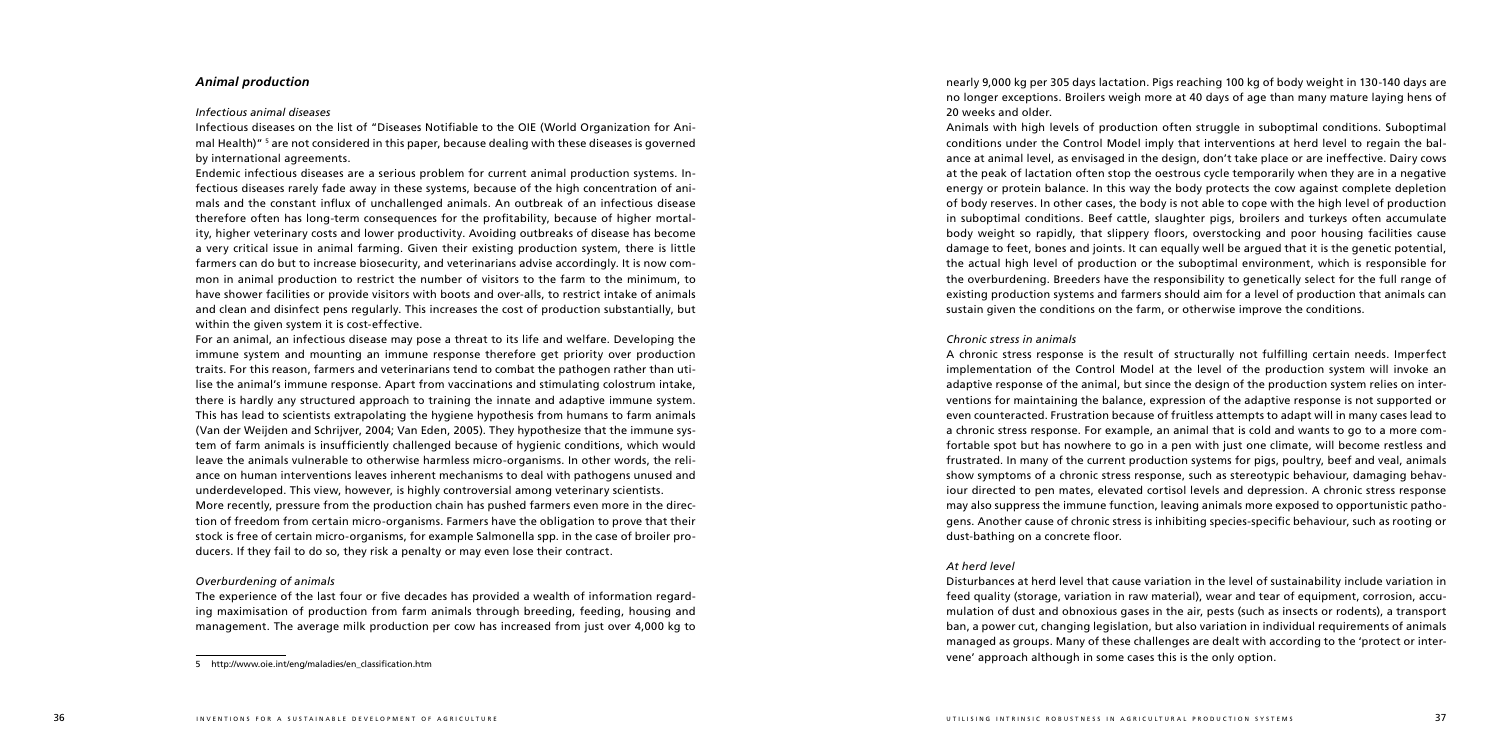# *Arable production*

### *Soil degradation*

High inputs of artificial fertilizers made crop production systems less dependent on the quality of the soil and the soil was therefore mainly seen as a substrate. The use of solely artificial fertilizer may lead to a reduced soil organic matter content, which plays a critical role in the maintenance of soil structure and water holding capacity. Intensive soil cultivation may aggravate the soil degradation process.

# *Emerging pest, weed and disease problems*

The large-scale cultivation of monocrops may initiate pest and disease problems as insect pests can effectively track and colonise crops and diseases can spread fast in monocrops by plant to plant infection. The heavy use of fertilizers may make crops vulnerable for attack by insect herbivores and pathogens (Matson et al. 1997). Many agricultural pests, such as aphids, leafhoppers and planthoppers, have shown strong population increases in response to nitrogen fertilization. The use of broad-spectrum pesticides disrupts pest regulation by natural enemies and the development of resistance against chemical pesticides in insect herbivores, weeds and pathogens has become a serious problem (Clarke et al. 1997). For instance, insects and weeds often evolve resistance within one and two decades, respectively. Similarly, crop resistance to pathogens generally lasts only a couple of years.

# *The interrelation between arable and animal production*

The paradigm underlying the Control Model also caused animal and arable production to become detached from each other. With the introduction of chemical fertilizers and the globalisation of the market for feedstuff, different agricultural sectors had the opportunity to maximize production independently. One of the effects of the disengagement of the arable and the animal sectors was that poultry and pig production could grow enormously without an associated arable sector for producing the feedstuff. This resulted in a huge surplus of manure. Meanwhile, the arable sector had grown accustomed to the use of chemical fertiliser, which at the time was considered to be much easier for precisely meeting the plant requirements at the right time. Manure was therefore only used for the limited amount of land that the poultry and pig farmers did possess, thus creating an environmental problem. Another problem introduced by the detachment of animal and arable production is quality and risk management of globally traded ingredients of animal feed.

# *Negative side-effects of the Control Model in animal and arable production*

#### *Toxic residues*

Pesticides applied to arable fields may result in significant doses of pesticides reaching adjacent ecosystems via leaching or aerial drift, where it can have a strong impact on non-target organisms. Also abundant use of veterinary medication may lead to metabolic residues accumulating in the environment.

#### *Loss of biodiversity*

Scaling-up of field sizes, removal of non-crop habitats and large-scale monocropping have lead to simplified agro-ecosystems with only few and fragmented non-crop habitats left. Together with the frequent and intensive disturbances in crops, these developments have contributed to a rapid decline of biodiversity in rural landscapes (Benton et al. 2003). At the present time, most biodiversity in intensively used areas is concentrated in field edges and non-crop habitats. In animal production, the number of lines and breeds has decreased significantly after the process of intensification and scale-enlargement commenced. This is a direct consequence of the removal of local sources of variation, which made locally adapted populations redundant.

# *Loss of cultural diversity*

With the introduction of production systems that were independent of the local context, local variation in customs, practices and production systems gradually disappeared. This has lead to an increasingly monotonous countryside, aggravated by the scale-enlargement. Pig and poultry production units generally make a dull and closed impression to the general public.

### *Lack of public support*

With increasing biosecurity, animal production systems have become inaccessible for the general public. This makes people wonder what is going on. Many are also concerned about the above-mentioned problems and it is easy to blame the farming community.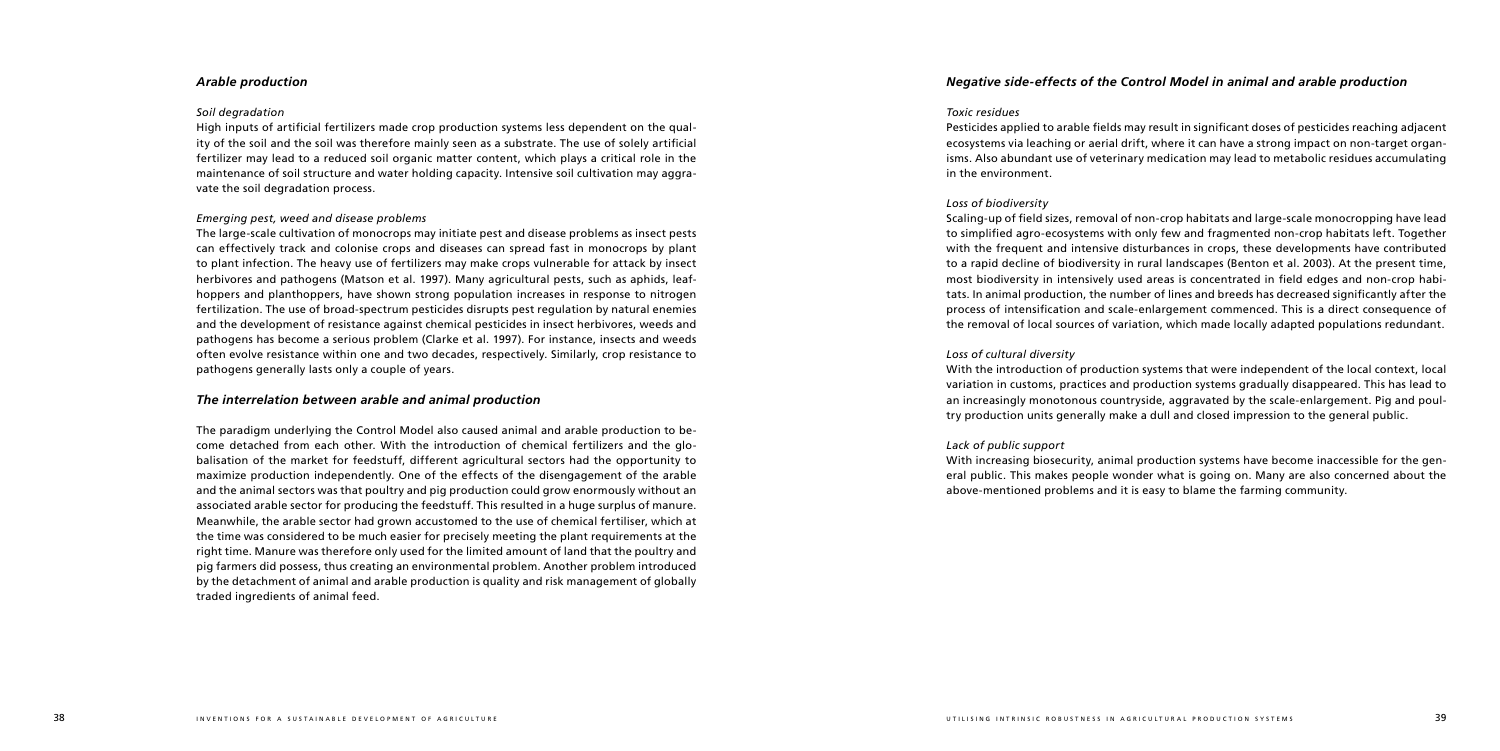# Adaptation model

The key element to the Adaptation Model is that systems at all levels are designed to reduce the consequences of sources of variation, rather than taking out the sources of variation. It is a matter of managing sources of variation where possible, and removing them where easy or necessary. In this way, robust cropping and animal production systems contribute to a stable and sustainable agricultural sector on the basis that a complete prevention of threats is not feasible.

Under the Adaptation Model, the design of production systems and processes is optimised for stable performance in the normal bandwidth of sources of variation. This means that financial income no longer is the optimisation criterion, but a stable and reasonable income is used as a precondition in the design process. In fact, some productivity is traded for stability.

For the design of a robust production system (Fig. 2) it is necessary to have a measure of the ideal function of the production system. Disturbances that one cannot or decide not to remove will result in a functioning that deviates from the ideal function. In addition, there are control parameters, of which some will have an impact on the level of functioning and others on the variation of functioning in the presence of disturbances. The concept of robust design is to use robust components and set control parameters in such a way that deviations from the ideal function caused by the present disturbances are minimal. This concept has been implemented for quality control in engineering cars and microchips ("Robust Engineering Design", "Robust Design", "Taguchi Methods", see Phadke, 1989; Dehnad, 1988; Taguchi, 2004).

Figure 2. Schematic representation of a production system



As an example, the system could be a production system with pigs. The input is feed. Sources of variation are seasonal changes in climate, presence of pathogenic micro-organisms, presence of an aggressive pen mate, etc. Control parameters (in the design process!) are stocking density, pen size and layout, building layout and distance between buildings, but also management procedures for weaning and moving pigs and changing feed. The deviation from the ideal function (the output) could be the total loss to anyone (pig, farmer, buyer, society) of a pig produced or it could be the loss of welfare to the pig. Using robust components implies utilising intrinsic robustness mechanisms. For a discussion of biological robustness, see Kitano (2004). In animal production, these mechanisms include behavioural, physiological and immune responses at the animal level and a stable micro-flora at the herd level. Relying on these mechanisms does require confidence in the natural ability of animals to cope. Sometimes it is argued that our domestic animals are too far removed from their wild ancestors to be able to cope with natural stressors. However, several studies showed that pigs (Jensen, 1988; Stolba and Wood-Gush, 1989) and poultry (McBride et al., 1969; Wood-Gush et al., 1978) are very well able to live a natural life after being released into the wild or in a semi-natural enclosure.

For cropping systems, intrinsic robustness mechanisms exist at the level of the plant and the field or farm. Diversification at all levels is regarded as a promising strategy to safeguard food production with only limited dependence on agrochemicals. Diversified cropping systems may be less sensitive to invading weeds, pests and diseases for a number of reasons: a more efficient use of resources, a higher occupancy of niches, a more abundant and diversified community of natural enemies, less effective transmission of pathogens and more favourable structural and micro-climatic conditions, which together may reduce the impact of yield-reducing agents. It must be stressed that stability of sustainability cannot be achieved by just using robust crops and animals. It will require a re-design of systems at many levels, from animal or crop, herd, production chain and sector to national and international arrangements in order to utilise robustness.

The key features of the Adaptation Model at the levels of individual animal or plant, crop, herd

and production chain are:

- 1. Allow to cope where possible, but protect where necessary
- 
- 

2. Utilise intrinsic adaptation mechanisms, allow them to learn-by-doing and support them 3. Consider the possibility that fundamental re-design may be necessary

# *Animal production*

*Infectious diseases*

There are two main ways to avoid clinical disease symptoms (hence not including sub-clinical disease). Firstly, to avoid exposure of the animal to the pathogen and secondly, to avoid that infection results in clinical symptoms. The third way, which is to avoid that exposure results in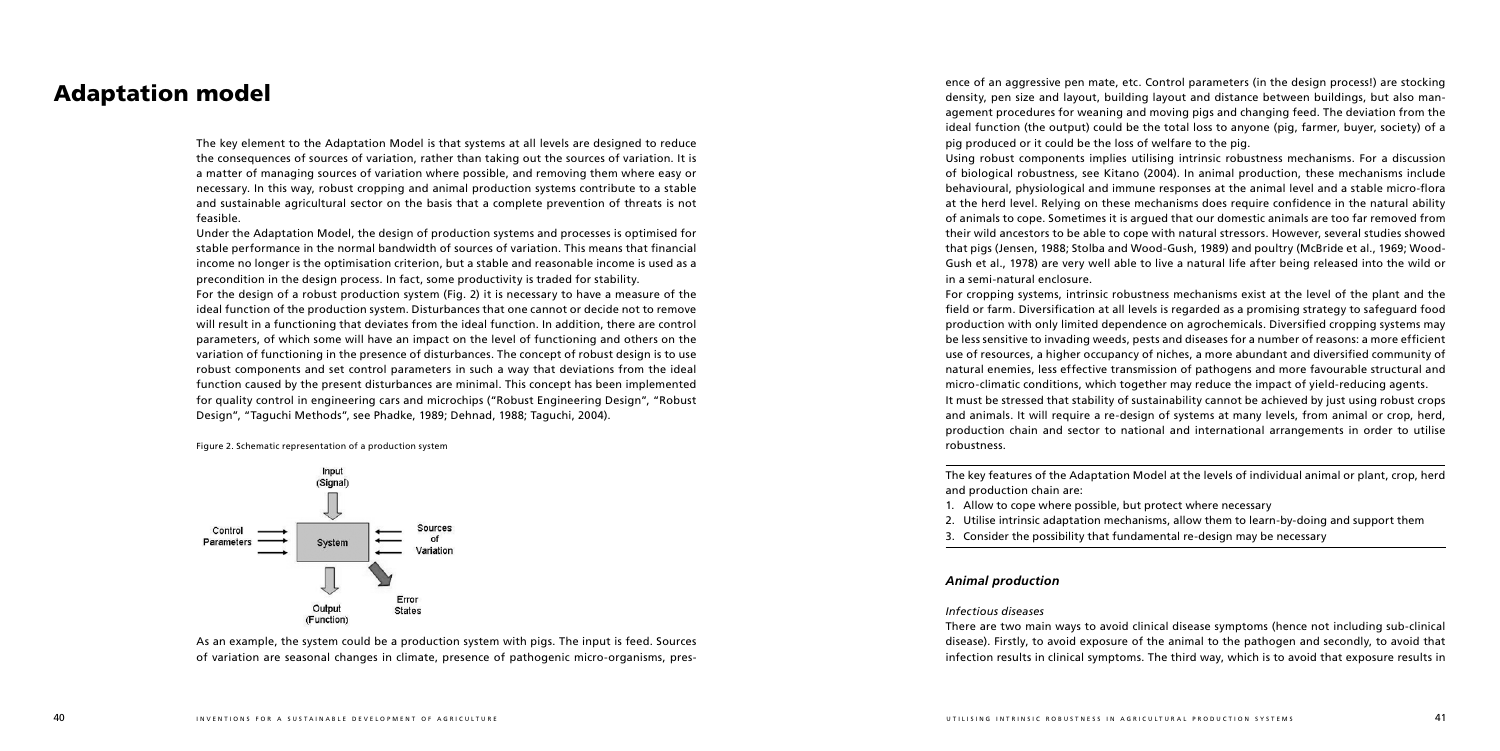infection (e.g. genetic resistance to F18 E. coli in pigs), is too rare to be used as a general strategy. Under the Adaptation Model, it is a conscious decision whether one of the two or both are employed to minimise clinical disease. For some pathogens, there is no alternative option to avoiding exposure, as animals will be dead before they have mounted an immune response (e.g. highly virulent Asian Influenza strains) or because of international agreements (Diseases Notifiable to the OIE)3. In practice, it is probably best to start up with the highest health status that can be maintained for a considerable period of time.

As yet, there are no systems that are consciously optimised for avoiding that infection results in clinical disease. It requires that animals are prepared for exposure, in case it happens, and that the production system hamper pathogens spreading and replicating rapidly. The latter has consequences for density of animals, contact structure between animals, age structure of the population and management of microflora in the environment, among other things.

The ability of an animal to deal with infection depends on its genetic potential, its experience and, at the time of exposure, its physiological state and the support it gets for adaptation. Concerning general resistance to clinical disease, we should not expect large gains from breeding and selection. A good overview of what is possible and what not in poultry breeding is given in Muir and Aggrey (2003). Although there are examples that unbalanced genetic selection caused increased sensitivity to a specific pathogen and examples that selection against a specific pathogen was successful, there is no evidence that the genetic potential for immunecompetence has deteriorated or is insufficient.

Building up experience may occur through low-level exposure under some form of protection, through which the immune system learns to mount an appropriate response. It has been suggested for this purpose to use vaccinations, keep animals in more natural social groups (weaning them at a later age), bring animals into well-controlled contact with non-pathogenic micro-organisms early in life, and manage the intestinal microflora by enriching diets with roughage and pre- and probiotics, in order to prepare animals for exposure (Van der Weijden and Schrijver, 2004). For some of these suggestions, however, there is only circumstantial evidence. A concerted approach is required to determine the best over-all strategy.

An appropriate response at the time of exposure also requires that the immune system is not suppressed through a chronic stress response, that the animal has sufficient metabolic resources available and that the environment supports an appropriate response, for example by providing a micro-climate with a higher temperature.

# *Non-infectious sources of variation*

Situations of chronic stress should be avoided, not only to avoid immune-suppression, but also because they generally arise from a breach of welfare. This means that animals should be kept in an environment in which they can behave and adapt as the they require, including speciesspecific behaviour. The ability to adapt successfully again requires sufficient genetic potential, building up experience and getting the opportunity and resources to adapt. Optimising production systems and processes for building up experience and supporting adaptation is a new perspective and many questions are still unanswered. What is the best way to prepare animals for a dynamic environment? What role do social skills play and how can they be developed? What support is needed for successful adaptation? Dealing with disturbances at herd level for minimal deviation from the target output (however defined) through the design will be a challenge. It requires that production systems are already in the design phase exposed to these disturbances. It also needs to be assessed what kind of disturbances in terms of incidence and seriousness should be included in a Robust Design approach.

# *Arable production*

# *Soil health*

Improving soil quality with an approach that focuses on a sustainable soil management is a major key for the Adaptation Model. Improving soil quality means improving physical, chemical and biological conditions of a soil for a stable crop growth. Sustainable soil management might be achieved through a site-specific approach, a sound crop rotation, good-management practices and fertilization including organic soil amendments. The use of animal and green manure, cover crops and reduced tilling may raise the organic matter content of soils and enhance the diversity of soil organisms. These features are associated with enhanced disease suppression, nitrogen-mineralization and a favourable soil structure. A healthy soil is therefore the basis for robust crop growth.

#### *Plant/Field level*

Yield stability can be obtained by the use of varieties that have specific traits that makes the crop less vulnerable to unfavourable conditions and yield reducing agents. For instance, varieties with a deeper rooting system are more tolerant to drought, a dense crop canopy improves the competitive potential of the crop and hairy leaves make the crop less attractive for aphids (Lammerts van Bueren et al. 2002). Diversification at the plant level may entail the breeding or genetic engineering of crops that are resistant to pathogens (e.g. Phytophthora infestans) or pests (e.g. crops that produce Bacillus thuringiensis toxin). The world-wide reduction in pesticide use by the use of Bt-corn and cotton are tremendous. However, if their deployment is to be sustainable, resistant crops must be used in conjunction with methods that promote natural occurring antagonists. Otherwise their effectiveness is prone to neutralization by resistance in the same manner as with pesticides. To date, there is considerable resistance towards the use of genetically modified organisms among the general public in the Netherlands. The use of genetically engineered crops with subtle changes, for instance crops containing resistance genes originating from related plant species, are likely to be less controversial. Diversification at the within-field level may involve agroforestry, multicrops, cover crops, variety mixtures, or beetle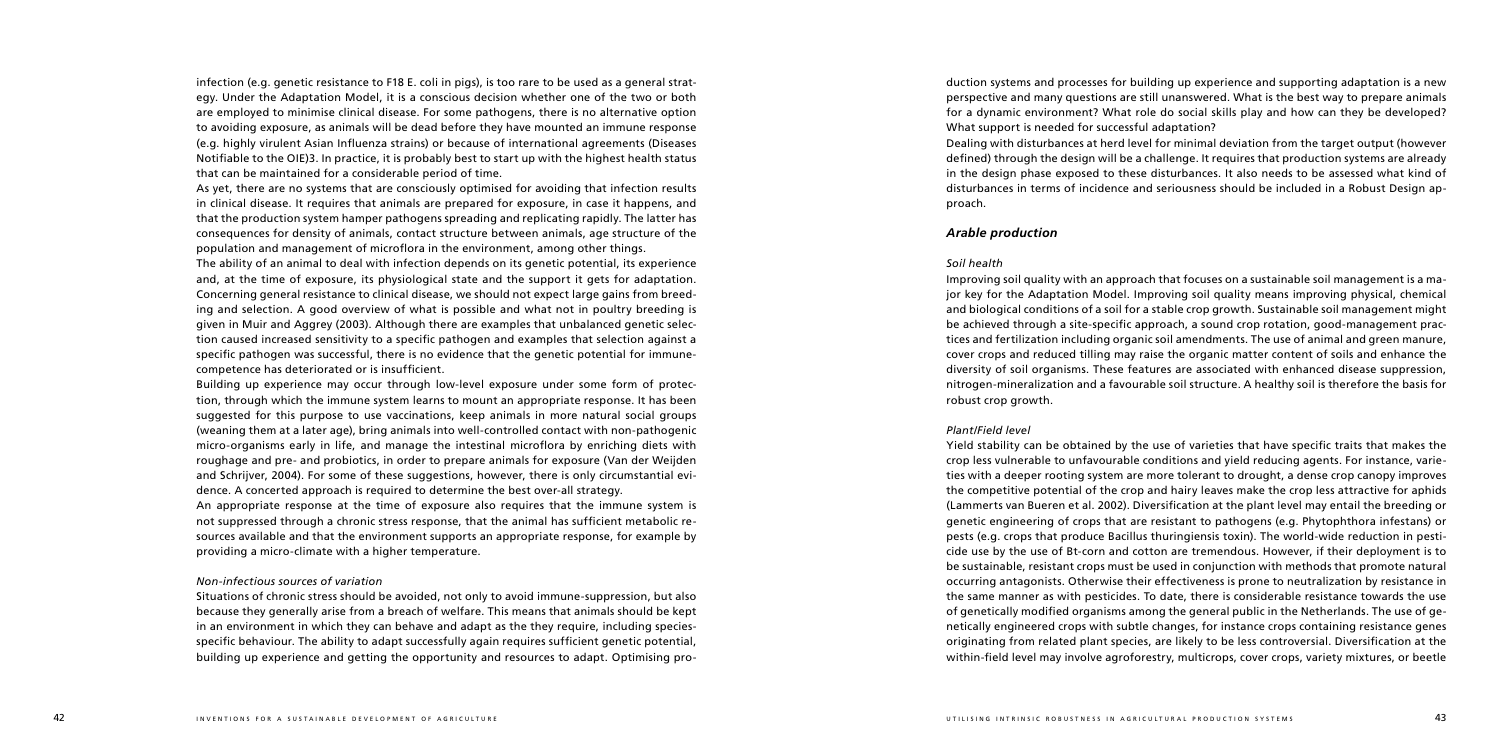banks that act as sources of predators that may control pest populations. Good results have been obtained by the use of variety mixtures, resulting in a substantial reduction of pesticide use (e.g. Zhu et al. 2000). Although multicropping is common in the tropics, it is hardly used in the temperate zone because it requires careful selection of plant species, intensive and careful management and there is a lack of machinery tailored to harvest multiple crops grown at the same time in the same field. Precision agriculture may be used for local interventions with pesticides when yield reducing agents seem to go out of control. Diversification at the field level may involve the establishment of field margins, inclusion of fallow periods and crop rotation. Field margins may reduce drift of pesticides and may act as sources for natural enemies that may control pest densities in crops. However, in particular cases field margins have also been shown to support for pests. Careful selection of plant species is therefore essential to enhance the diversity of field margins, but without the stimulation of pests, weeds and diseases.

### *Farm/landscape level*

Diversification at the farm or landscape level may involve the establishment of hedgerows and other semi-natural habitats and the re-introduction of arable-livestock systems. Arablelivestock systems allow favourable nutrient management (e.g. potential to close nutrient cycles at the farm level). Diversified landscapes composed of arable fields intermingled with natural habitats have in general a more abundant and diverse natural enemy community and often lower pest densities in crops (Thies and Tscharntke 1999). Many processes in pest and disease development act at spatial scales exceeding the farm scale. Farmers should therefore join forces for effective pest and disease management. An example of a project aiming at the diversification at higher spatial scales is the Functional Agro-biodiversity Project (2005) which aims to enhance biodiversity and suppress insect pests by the large-scale establishment of field margins in de Hoeksche Waard.

# *The interrelation between arable and animal production*

In natural ecosystems synergistic interactions among plants and animals are common. Such interactions between plant and animal production may help both types of production to become more stable. Animal production may help to stabilise crop production through widening of crop rotation or grazing under-crops, such as grass-clover or lucerne. This may support soil health and weed suppression. Plant production may stabilise animal production through removing excess minerals and reducing disease burden in pig or poultry outdoor yards or by growing crops for animal feed at minimal cost. Plant and animal production could also mutually benefit from cooperation by optimally utilising the excess of manure from animal production systems. Another example is keeping poultry and sheep in orchards, where the trees provide shade, the poultry reduce the burden of harmful insects and the sheep reduce the development op fungi by eating weeds, grass and old leaves (Bloksma et al., 2002).

# *Impact on aspects of sustainability*

It is evident that much more work is required before the impact of adopting the Adaptation Model on sustainability can be assessed accurately. Nevertheless, there is great potential when considering the definition by TransForum (see Introduction). With regard to profitability for an agricultural producer, productivity of the herd will reduce and the price per unit of product will reduce as well, unless the product fits a niche market. This means that the cost of production has to be reduced considerably, especially the fixed cost. However, there are already some promising examples (Heineken, 2004). With regard to product quality, there is a potential for product differentiation for niche markets (e.g. agricultural production methods that embrace local customs or heritage may be sold as regional products), but there is also a potential for producing uniform products for bulk markets with diverse production systems when farmers get used to optimising for minimum variation. The environmental burden may be lessened if the use of medication and chemical crop protection is reduced (e.g. reduced toxic residues in the environment) and the emission of nitrogen and phosphate is minimised. Concerning animal health & welfare, a well-prepared immune system in combination with a stable micro flora and an appropriate biosecurity may improve animal welfare through a reduction of clinical diseases symptoms. Allowing animals to adapt may reduce the undesirable side-effects of chronic stress. Allowing biodiversity of wildlife to increase will improve the attractiveness of the countryside (e.g. flowering plants in field margins are often appreciated by the general public). We anticipate that the above will have a positive impact on public support, especially when the positive contribution is also intuitively clear.

# *Towards sustainability even in adverse conditions*

Our vision for agriculture in the future is one of an agriculture that is sustainable not just in ideal conditions, but in the entire bandwidth of normally occurring disturbances. This requires a shift in paradigm from the Control Model to the Adaptation Model.

### *Current situation*

In the Netherlands, a move towards more sustainable animal production has already started. Support from the general public, impact on the environment and animal health and welfare are increasingly taken into account. Yet there is still a long way to go. The primary strategy to improving sustainability, however, is largely based on the Control Model: solutions aim at protecting against sources of variation and require technical or human intervention. Examples from animal production are biosecurity as the single means of improving animal health and filters in the air outlet of pig and poultry sheds to reduce environmental pollution. The solutions need to be almost perfect as failure has potentially far-reaching consequences.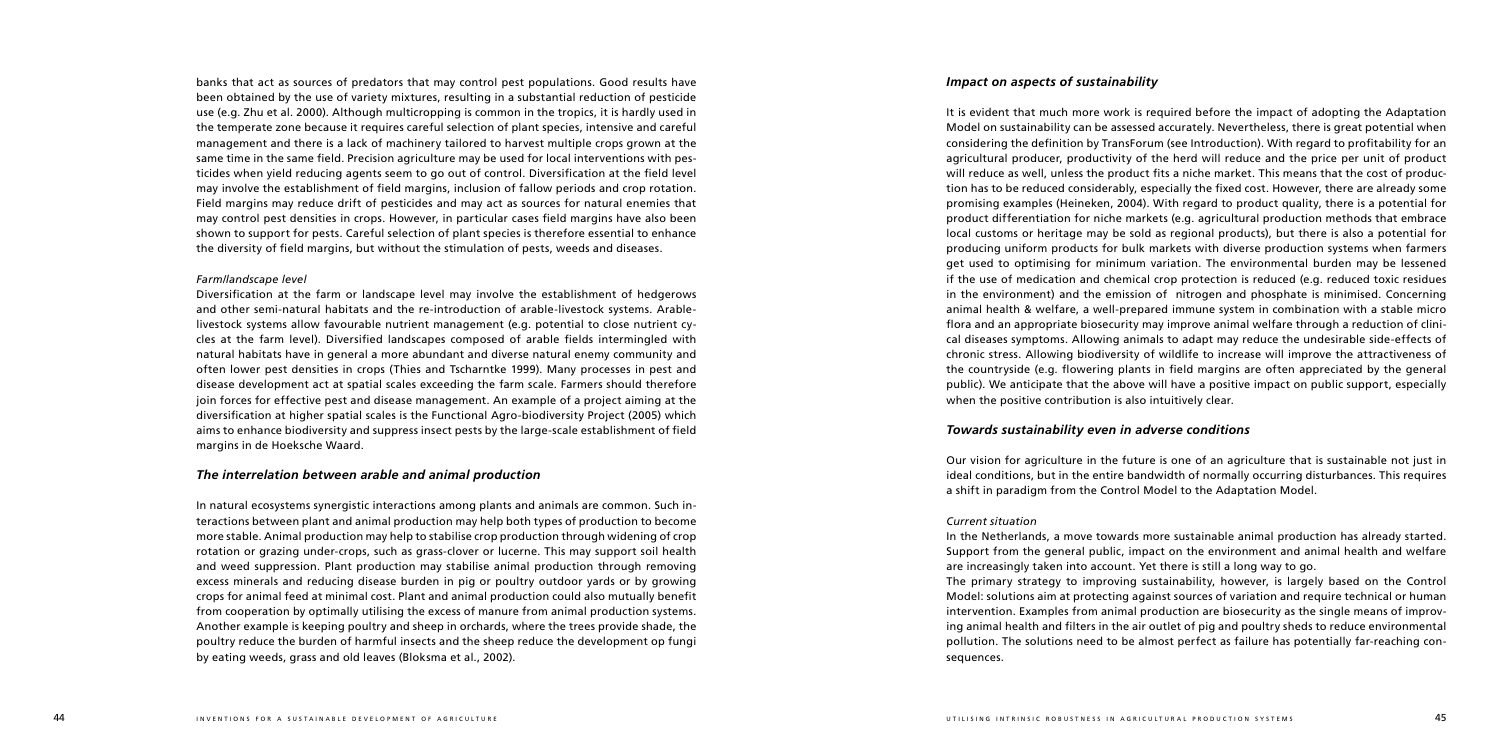In animal production, the interest in aspects of the Adaptation Model is restricted to a number of non-veterinary scientists and a small number of predominantly organic farmers. Utilising inherent robustness of animals is therefore controversial. Many veterinarians and farmers consider inherent robustness to be irrelevant for existing production systems or lack the confidence to rely on it. The perception of the general public is that animals have lost inherent robustness because of continued genetic selection for production traits. Our view, however, is that existing production systems ignore inherent robustness and counteract any attempts of animals to deal with threats.

In crop production a gradual shift towards more sustainable production systems is also evident. Even though nearly all crop varieties used are developed for maximum yield under optimal conditions and some farmers still adopt practices associated with the control model (e.g. calendar sprays), there is an increasing interest in agricultural production systems that utilise internal self-regulation processes and are therefore less dependent on human intervention. For instance, integrated pest management (IPM) strategies are now widely used and farmers become more and more interested to use functional biodiversity to enhance the resilience and buffering capacity of the agro-ecosystem. In addition, organic farmers form a small group of front runners that develop cropping systems that are robust without dependency on agrochemicals.

#### *Achieving the vision*

A transition towards a more sustainable agriculture consists of many, largely autonomous processes. Small technological innovations may gather momentum if sufficient people take up the idea and develop it further, and if the conditions are right. If such innovations lead to changes at a higher aggregation level and to changes in perception, attitude and behaviour in society, then it has evolved into a system innovation.

The shift from the Control Model towards the Adaptive Model can be considered as a development process that involves three phases (Sterrenberg and Brandt 1996). The first phase involves changes in the production process. Amendment of the production process can be realised within the current production system and may entail a reduction of stocking densities or the shift from calendar sprays to spraying according to damage thresholds. Although such an altered production process can be implemented relatively quickly, the expected benefit resulting from these changes may be modest (Figure 3).





### Time

Figure 3. Improvements in sustainability per phase over time (Sterrenberg and Brandt 1996)

Higher aggregation levels

The second phase entails the transition of production systems. These changes often involve considerable investments, such as replacement of cage-housing of laying hens by an outdoor free-range housing system or the shift from conventional to organic farming systems, and can only be implemented in the longer term. The expected benefit, however, is likely to outweigh that of amendments in the production process. The third phase contains changes at higher aggregation levels (e.g. regional level or production chain). Tuning production systems at larger spatial may result in the closure of nutrient cycles or the suppression of pests and diseases by habitat management and crop rotation. The implementation of these changes that exceed the system level require effective communication between farmers but hold promise of substantial benefits (Fig. 3).

### *Stumbling blocks*

Legislation and regulations can easily stand in the way of the transition process. Pioneering farmers who want to implement new ideas, not seldom find themselves confronted with restrictions because of legislation and regulations. For example, if legislation about mineral losses in animal husbandry is implemented strictly, it is not possible to test and develop various alternative housing systems because the ammonia emission may be too high. Of course, a too high an ammonia emission is not acceptable for systems in practice, but legislation should not be restrictive to innovation in a promising direction. Legislation that allows for making an exception for promising initiatives may be instrumental in stimulating the innovative potential of farmers. This requires effective communication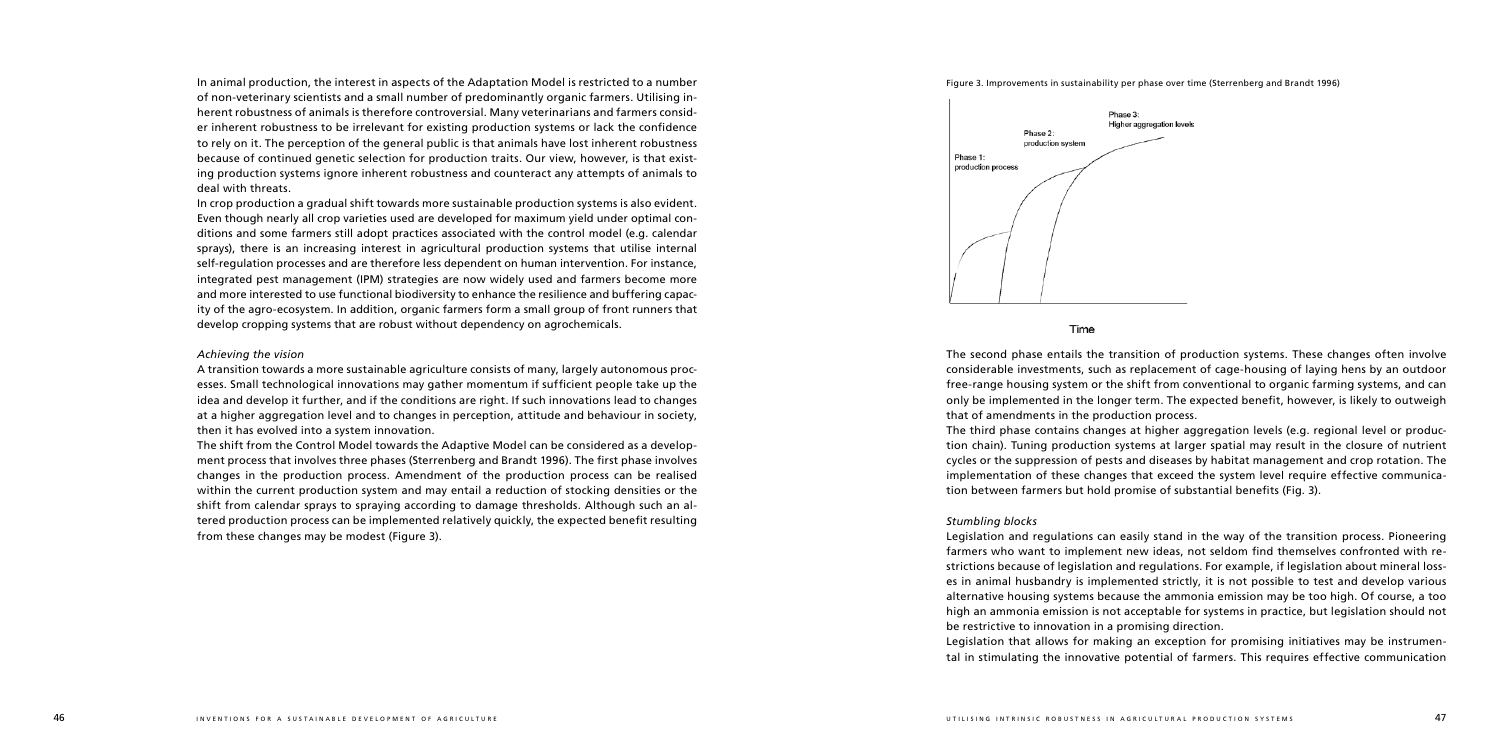between policymakers of different disciplines and the agricultural sector. Also, a different approach in legislation and regulations may be helpful. Many regulations, such as the Dutch quality assurance for pig production (IKB), are at the level of the means, rather than the objectives. Instead of exactly prescribing how a farmer should do something, the regulations could provide a framework of only a few important preconditions within which a farmer has to achieve certain goals, for example a mortality below a certain maximum. In this way, general goals can still be achieved and farmers have more freedom for developing innovative solutions. Another stumbling block is the organisational structure of many of the agricultural production chains. Firstly, there is a lack of trust between primary production and other links. Secondly, there is a concentration of power in links other than primary production, such as retailers, leav-

ing primary production fragmented with virtually no power. The lack of trust is also an issue

between primary production and the various governments.

Research agenda

*1. Raising awareness* 

Technological innovations based on the Adaptation Model will not be successful unless an increasing number of people adopt the Adaptation Model as a conceptual framework. The Adaptation Model must have sufficient critical mass in order to progress. It means that research should raise the awareness among farmers, specialists, scientists, the supplying and processing industry and the general public of the differences between the two paradigms.

Projects in this area could demonstrate the process of interactively designing for a normal bandwidth in a given context. This could be done at three levels: designing new production processes within existing systems, designing new production systems and processes, and designing new economic structures, production systems and production processes. It requires an interdisciplinary and interactive design approach to develop stimulating and thought-provoking prototypes. The objective of such demonstration projects is not to develop ready-made

A second issue in this area is perception and management of risk. Especially the notion of a zero-risk is a potential time bomb for the farmers' profitability and the consumers' confidence. The change in risk perception is necessary to build the trust of the general public, and to make

solutions, but to change the perspective for innovations. the various parties involved prepared to make an effort. tem are not visible (Kalverkamp and Van Hoytema, 1989).

Related to this is also the problem of allocation of costs of calamities, especially when the consequences increase with a reducing risk. Under the Control Model, the society always paid for the costs of for example environmental pollution (clean water management) through taxes and not via more expensive products. In this way, the true costs of the current production sys-

# *2. Designing for robustness*

The methodology required for developing inherent robust agricultural production processes and systems is not available. The theory, however, exists and has been developed for industrial production processes (Robust Design). This largely statistical theory needs to be changed and adapted for agricultural production systems and tested for suitability. Following the adaptation of the general methodology for agriculture, it would be helpful to have a simple protocol or tool that a farmer can use to evaluate alternative practices for impact on variability. This needs to be developed and disseminated in practice. Additional work is also needed to further develop system approaches to achieve more inherently robust production systems of agricultural products. Kitano (2004) argued that robustness is a fundamental feature of evolvable complex systems. Special emphasis is therefore required for self-learning systems at all levels, that evolve through learning-by-doing.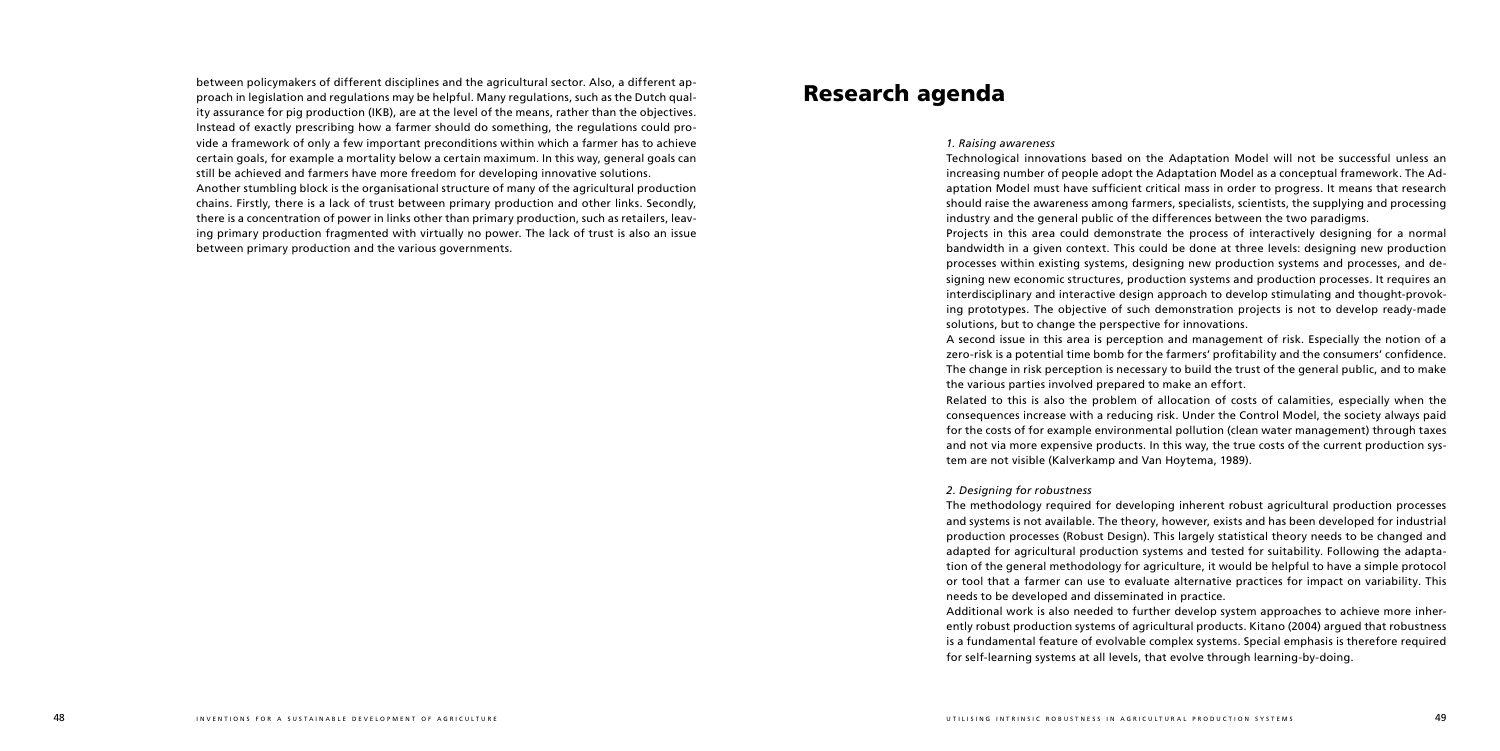For new systems to contribute to a more sustainable agriculture, it is necessary that there is a continuous reflection on presuppositions and possible negative side-effects and partitioning issues that come with it (Beck, 1992). This requires a much stronger interaction between social and technical sciences and a substantial involvement of society in the design process, for example through citizen groups.

# *3. Technical research*

The change from the Control Model to the Adaptation Model also raises many technical questions. For example in animal production, there are still many unanswered questions regarding optimum utilisation of the animal's ability to adapt through genetic selection, training and support. The answers may also vary for the various classes of non-zoonotic and zoonotic pathogens and non-infectious environmental stressors. Another issue is the avoiding of chronic stress. Is it possible to apply the current knowledge to existing production systems in the short term and design improved systems in the longer term? A third issue is avoiding of damaging behaviour to pen mates, in case a chronic stress response inadvertently occurs. Managing the micro-flora to control pathogenic micro-organisms and keeping it stable may be another promising area.

In crop production, robust crop varieties are currently not available. Breeding programs may select varieties that attain good yields under a wide range of conditions. Further, multi-cropping systems may solve much of current problems concerning yield reducing agents, but are not used in practice. The identification of well-balanced crop combinations and development of machinery to harvest multiple crops in the same field may make mixed cropping systems feasible for practice. Finally, there is little knowledge of how the diversity of soil biota, extra-field vegetation and natural habitats may enhance crop production. In particular, effects of incentives at larger scales (e.g. cooperation between farmers) have received little attention. With regard to integrated cropping and livestock production systems, there is a need for developing and testing one or two appealing concepts for fully utilising the synergy for achieving a sustainable agriculture. The objective would be to stimulate the development of novel ideas

in practice.

# *4. Development and dissemination of knowledge*

Under the Adaptation Model, local sources of variation are taken into account in the design. This means that the result is a more diverse and context-based type of agriculture. It also means that the concept of centrally developing innovations and disseminating them into the commercial practice has become void. A different concept for knowledge development and dissemination is required. The project 'Netwerken in de Veehouderij' in 2004/2005 provided a lot of valuable experience for an alternative concept, which would be quite appropriate for

working with the Adaptation Model. Critical in a more context-based agriculture is the ability of a farmer to develop the best production system for the specific context of the farm. Farmers learn by observing, sharing experience and combining forces to get answers to shared problems. Input from scientists is needed for a broader development of concepts, for other contexts and in-depth knowledge of underlying processes. Hence, projects should aim at teaching farmers to observe and researchers to listen.

As a consequence, dissemination of knowledge shifts to a large extent from dissemination of solutions to dissemination of ways to solve context-specific issues. This requires a different way of technical support. In the new situation, solutions are owned by innovative farmers, who may not be interested in providing their solutions to the others, except if they get something in return, for example in a farmers' study group. The Adaptation Model does not stop at the farm gate, but affects the entire production chain. More study is needed to obtain an organisational structure that builds mutual trust and creates an environment in which innovations arise and prosper.

http://www.verantwoordeveehouderij.nl/index.asp